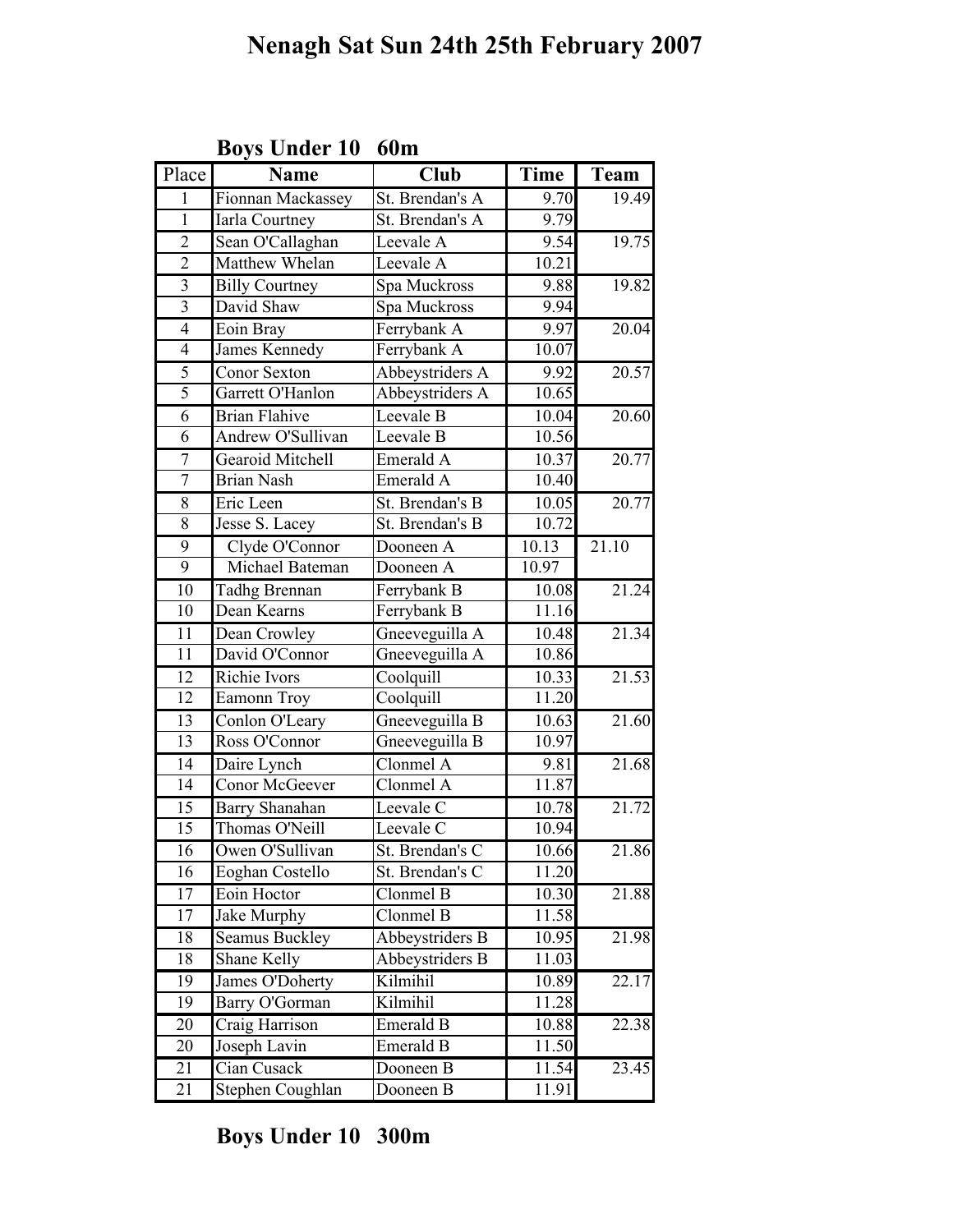## Nenagh Sat Sun 24th 25th February 2007

| 4              | <b>Name</b>            | <b>Club</b>    | <b>Time</b>          | <b>Team</b>   |
|----------------|------------------------|----------------|----------------------|---------------|
| $\mathbf{1}$   | Sean O'Callaghan       | Leevale        |                      | 53.39 1.53.40 |
| 1              | <b>Matthew Murnane</b> | Leevale        | 1.00.01              |               |
| $\overline{2}$ | Conlon O'Leary         | Gneeveguilla A |                      | 56.35 1.53.64 |
| $\overline{2}$ | Dean Crowley           | Gneeveguilla A | 57.29                |               |
| 3              | Dylan Kearns           | Ferrybank      |                      | 57.09 1.55.10 |
| 3              | <b>Tadhg Brennan</b>   | Ferrybank      | 58.01                |               |
| $\overline{4}$ | <b>Adam Buckley</b>    | W.Muskerry     |                      | 54.28 1.58.48 |
| $\overline{4}$ | Michael Horgan         | W.Muskerry     | 1.04.20              |               |
| 5              | David O'Connor         | Gneeveguilla B |                      | 56.46 1.58.93 |
| 5              | Ross O'Connor          | Gneeveguilla B | 1.02.47              |               |
| 6              | Marc McAuliffe         | Marian B       | 1.01.32              | 2.02.70       |
| 6              | Kevin Hartigan         | Marian B       | 1.01.38              |               |
| 7              | Daire Lynch            | Clonmel A      |                      | 56.24 2.03.27 |
| 7              | Conor McGeever         | Clonmel A      | 1.07.03              |               |
| 8              | Ronan Garvey           | Marian A       | 1.00.91              | 2.04.81       |
| 8              | Cian Donnelly          | Marian A       | 1.03.90              |               |
| 9              | James O'Doherty        | Kilmihil       | 1.04.24              | 2.13.05       |
| 9              | Barry O'Gorman         | Kilmihil       | 1.08.81              |               |
| 10             | Eoin Hoctor            | Clonmel B      | 1.04.09              | 2.19.24       |
| 10             | Jake Murphy            | Clonmel<br>B   | $\overline{1.15.15}$ |               |

### Boys Under 10 4 x 100m

| <b>Place</b> | <b>Club</b>   | <b>Time</b> |
|--------------|---------------|-------------|
|              | Leevale A     | 1.05.96     |
| 2            | St. Brendan's | 1.06.75     |
| 3            | Ferrybank     | 1.07.48     |
| 4            | Gneeveguilla  | 1.07.80     |
| 5            | Abbeystriders | 1.08.37     |
| 6            | Emerald       | 1.08.67     |
| 7            | Marian        | 1.11.22     |
| 8            | Dooneen       | 1.11.81     |
| 9            | Clonmel       | 1.19.05     |

Boys Under 11 60m

| Place          | <b>Name</b>           | <b>Club</b>  | Time  | <b>Team</b> |
|----------------|-----------------------|--------------|-------|-------------|
|                | Michael Quilligan     | Nenagh Oly.A | 9.50  | 19.23       |
|                | <b>Shane Hennessy</b> | Nenagh Oly.A | 9.73  |             |
| 2              | Damon Gregory         | Clonmel      | 9.57  | 19.66       |
| $\overline{2}$ | Patrick Cleary        | Clonmel      | 10.09 |             |
| 3              | Evan Cusack           | Dooneen A    | 10.19 | 19.89       |
| 3              | Luke O'Connell        | Dooneen A    | 9.70  |             |
| 4              | Paraic McNamara       | Marian A     | 9.84  | 19.91       |
| 4              | Jack Heaslip          | Marian A     | 10.07 |             |
| 5              | Michael Clancy        | St. John's A | 9.84  | 19.93       |
| $\varsigma$    | Eoghan Tubridy        | St. John's A | 10.09 |             |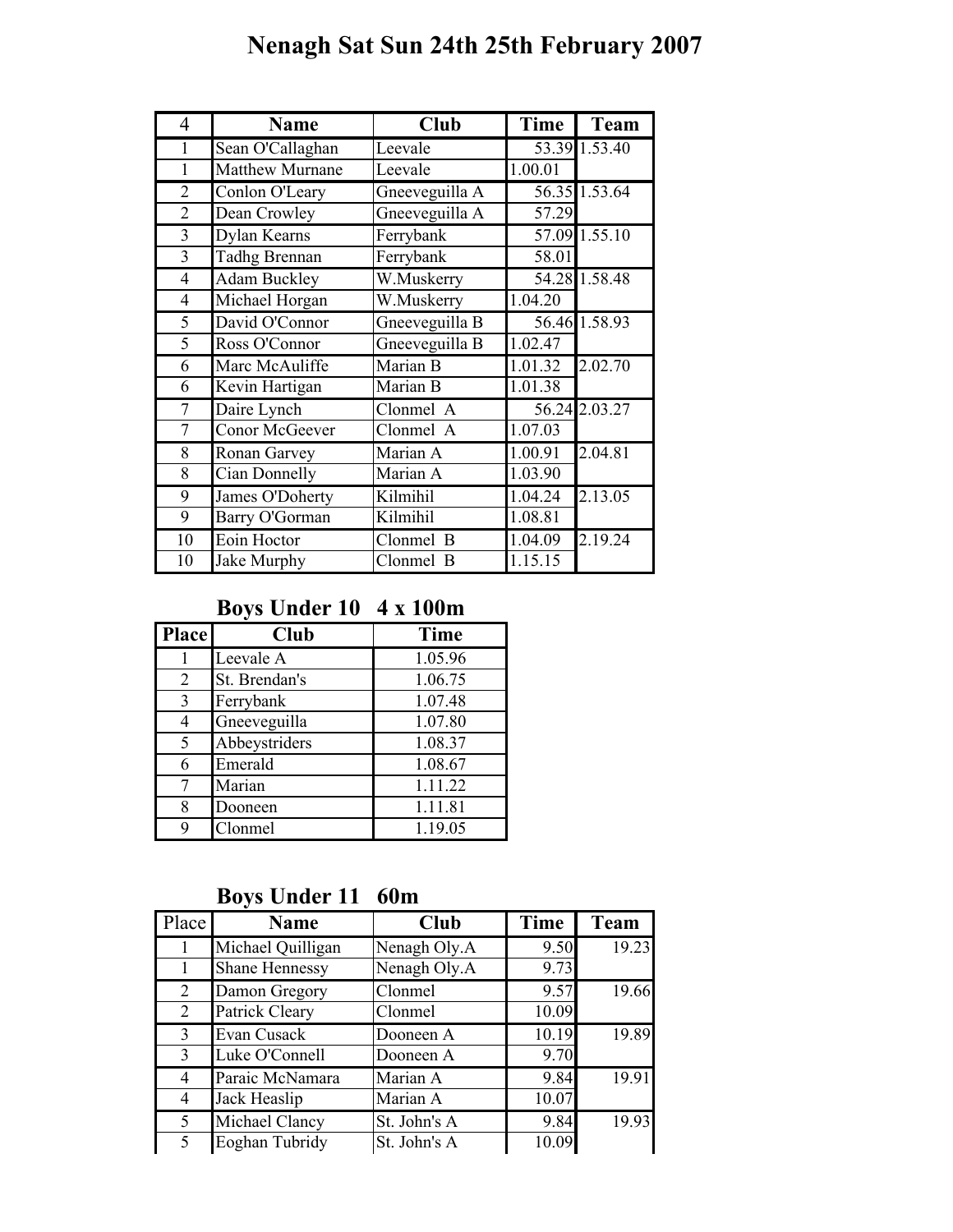# Nenagh Sat Sun 24th 25th February 2007

| 9.65<br>$10.\overline{44}$<br>6<br>Rurai Crimmins<br>Marian C<br>20.18<br>7<br>William Twumasi<br>9.75<br>Marian B<br>$\overline{7}$<br>Darragh Crimmins<br>Marian B<br>10.43<br>8<br>Jimmy Shanahan<br>20.24<br>St. Brendan's A<br>9.96<br><b>Shane Lowth</b><br>8<br>St. Brendan's A<br>10.28<br>9<br>Paul Costello<br>Dooneen E<br>20.27<br>9.63<br>10.64<br>$\overline{9}$<br>Joshua Sayers<br>Dooneen E<br>20.48<br>10<br>Alan Corby<br>9.81<br>Dooneen B<br>10.67<br>10<br>Glen Dickenson<br>Dooneen B<br>$\overline{11}$<br>Richard Bateman<br>9.79<br>20.62<br>Dooneen D<br>10.83<br>11<br><b>Tiernan Lavin Burke</b><br>Dooneen D<br>20.78<br>12<br>Padraig Malone<br>10.22<br>Kilmurry Ib. Nc.<br>$\overline{12}$<br>10.56<br>Dylan O'Connor<br>Kilmurry Ib. Nc.<br>21.20<br>13<br>John O'Connor<br>Nenagh Oly.C<br>10.23<br>13<br>Nenagh Oly.C<br>10.97<br><b>Billy Donnelly</b><br>$\overline{14}$<br>21.25<br>Marian D<br>Ronan Barry<br>10.62<br>14<br>10.63<br>Cian Wright<br>Marian D<br>15<br>Thomas Dwyer<br>St. Brendan's B<br>10.56<br>$\overline{15}$<br>St. Brendan's B<br>10.80<br><b>Gearoid Slattery</b><br>21.60<br>16<br>Ronan Grace<br>St. Cronan's<br>10.70<br>Colm Harrison<br>10.90<br>16<br>St. Cronan's<br>17<br>Tom Deasy<br>Belgooly<br>10.59<br>11.25<br>17<br>Cian Sipek<br>Belgooly<br>21.89<br>18<br>Sean Murphy<br>Leevale<br>10.84<br>18<br><b>Conor Cahalane</b><br>11.05<br>Leevale<br>22.15<br>10.84<br>19<br>Jack Lyons<br>Dooneen C<br>James McGrath<br>11.31<br>19<br>Dooneen C<br>$\overline{20}$<br>22.25<br>Nenagh Oly.B<br>10.75<br>Aaron Duggan<br>11.50<br>20<br>Paul Ryan<br>Nenagh Oly.B<br>Padraig Maguire<br>22.36<br>21<br>W.Muskerry<br>11.11<br>$\overline{21}$<br>11.25<br>Paul O'Farrell<br>W.Muskerry<br>Colm Devine<br>Ennis Track<br>22.46<br>22<br>10.51<br>11.95<br>Kevin Mulcaire<br>Ennis Track<br>22<br>Padraig Dennehy<br>23<br>F. McSweeney A<br>10.98<br>22.66<br>Daire Walsh<br>F. McSweeney A<br>11.68<br>23<br>Brian McMahon<br>22.77<br>24<br>St. John's B<br>11.25<br>24<br>George Bradley<br>St. John's B<br>11.52<br>Marian E<br>22.91<br>25<br>Fiachra Cooney<br>11.42<br>Marian E<br>11.49<br>25<br>Joseph Carmody<br>Cian Oosterbaan<br>Borrisokane<br>26<br>10.92<br>23.14<br>Borrisokane<br>12.22<br><b>Emmet Moran</b><br>26<br>24.10<br>Ryan Gould<br>F. McSweeney B<br>11.91<br>27<br>John Keating<br>27<br>F. McSweeney B<br>12.19 |   |                   |          |                    |
|-----------------------------------------------------------------------------------------------------------------------------------------------------------------------------------------------------------------------------------------------------------------------------------------------------------------------------------------------------------------------------------------------------------------------------------------------------------------------------------------------------------------------------------------------------------------------------------------------------------------------------------------------------------------------------------------------------------------------------------------------------------------------------------------------------------------------------------------------------------------------------------------------------------------------------------------------------------------------------------------------------------------------------------------------------------------------------------------------------------------------------------------------------------------------------------------------------------------------------------------------------------------------------------------------------------------------------------------------------------------------------------------------------------------------------------------------------------------------------------------------------------------------------------------------------------------------------------------------------------------------------------------------------------------------------------------------------------------------------------------------------------------------------------------------------------------------------------------------------------------------------------------------------------------------------------------------------------------------------------------------------------------------------------------------------------------------------------------------------------------------------------------------------------------------------------------------------------------------------------------------------------------------------------------------------------------------------------------------------------------------------------------------------------------------------|---|-------------------|----------|--------------------|
|                                                                                                                                                                                                                                                                                                                                                                                                                                                                                                                                                                                                                                                                                                                                                                                                                                                                                                                                                                                                                                                                                                                                                                                                                                                                                                                                                                                                                                                                                                                                                                                                                                                                                                                                                                                                                                                                                                                                                                                                                                                                                                                                                                                                                                                                                                                                                                                                                             | 6 | Michael McDermott | Marian C | 20.09              |
|                                                                                                                                                                                                                                                                                                                                                                                                                                                                                                                                                                                                                                                                                                                                                                                                                                                                                                                                                                                                                                                                                                                                                                                                                                                                                                                                                                                                                                                                                                                                                                                                                                                                                                                                                                                                                                                                                                                                                                                                                                                                                                                                                                                                                                                                                                                                                                                                                             |   |                   |          |                    |
|                                                                                                                                                                                                                                                                                                                                                                                                                                                                                                                                                                                                                                                                                                                                                                                                                                                                                                                                                                                                                                                                                                                                                                                                                                                                                                                                                                                                                                                                                                                                                                                                                                                                                                                                                                                                                                                                                                                                                                                                                                                                                                                                                                                                                                                                                                                                                                                                                             |   |                   |          |                    |
|                                                                                                                                                                                                                                                                                                                                                                                                                                                                                                                                                                                                                                                                                                                                                                                                                                                                                                                                                                                                                                                                                                                                                                                                                                                                                                                                                                                                                                                                                                                                                                                                                                                                                                                                                                                                                                                                                                                                                                                                                                                                                                                                                                                                                                                                                                                                                                                                                             |   |                   |          |                    |
|                                                                                                                                                                                                                                                                                                                                                                                                                                                                                                                                                                                                                                                                                                                                                                                                                                                                                                                                                                                                                                                                                                                                                                                                                                                                                                                                                                                                                                                                                                                                                                                                                                                                                                                                                                                                                                                                                                                                                                                                                                                                                                                                                                                                                                                                                                                                                                                                                             |   |                   |          |                    |
|                                                                                                                                                                                                                                                                                                                                                                                                                                                                                                                                                                                                                                                                                                                                                                                                                                                                                                                                                                                                                                                                                                                                                                                                                                                                                                                                                                                                                                                                                                                                                                                                                                                                                                                                                                                                                                                                                                                                                                                                                                                                                                                                                                                                                                                                                                                                                                                                                             |   |                   |          |                    |
|                                                                                                                                                                                                                                                                                                                                                                                                                                                                                                                                                                                                                                                                                                                                                                                                                                                                                                                                                                                                                                                                                                                                                                                                                                                                                                                                                                                                                                                                                                                                                                                                                                                                                                                                                                                                                                                                                                                                                                                                                                                                                                                                                                                                                                                                                                                                                                                                                             |   |                   |          |                    |
|                                                                                                                                                                                                                                                                                                                                                                                                                                                                                                                                                                                                                                                                                                                                                                                                                                                                                                                                                                                                                                                                                                                                                                                                                                                                                                                                                                                                                                                                                                                                                                                                                                                                                                                                                                                                                                                                                                                                                                                                                                                                                                                                                                                                                                                                                                                                                                                                                             |   |                   |          |                    |
|                                                                                                                                                                                                                                                                                                                                                                                                                                                                                                                                                                                                                                                                                                                                                                                                                                                                                                                                                                                                                                                                                                                                                                                                                                                                                                                                                                                                                                                                                                                                                                                                                                                                                                                                                                                                                                                                                                                                                                                                                                                                                                                                                                                                                                                                                                                                                                                                                             |   |                   |          |                    |
|                                                                                                                                                                                                                                                                                                                                                                                                                                                                                                                                                                                                                                                                                                                                                                                                                                                                                                                                                                                                                                                                                                                                                                                                                                                                                                                                                                                                                                                                                                                                                                                                                                                                                                                                                                                                                                                                                                                                                                                                                                                                                                                                                                                                                                                                                                                                                                                                                             |   |                   |          |                    |
|                                                                                                                                                                                                                                                                                                                                                                                                                                                                                                                                                                                                                                                                                                                                                                                                                                                                                                                                                                                                                                                                                                                                                                                                                                                                                                                                                                                                                                                                                                                                                                                                                                                                                                                                                                                                                                                                                                                                                                                                                                                                                                                                                                                                                                                                                                                                                                                                                             |   |                   |          |                    |
|                                                                                                                                                                                                                                                                                                                                                                                                                                                                                                                                                                                                                                                                                                                                                                                                                                                                                                                                                                                                                                                                                                                                                                                                                                                                                                                                                                                                                                                                                                                                                                                                                                                                                                                                                                                                                                                                                                                                                                                                                                                                                                                                                                                                                                                                                                                                                                                                                             |   |                   |          |                    |
|                                                                                                                                                                                                                                                                                                                                                                                                                                                                                                                                                                                                                                                                                                                                                                                                                                                                                                                                                                                                                                                                                                                                                                                                                                                                                                                                                                                                                                                                                                                                                                                                                                                                                                                                                                                                                                                                                                                                                                                                                                                                                                                                                                                                                                                                                                                                                                                                                             |   |                   |          |                    |
|                                                                                                                                                                                                                                                                                                                                                                                                                                                                                                                                                                                                                                                                                                                                                                                                                                                                                                                                                                                                                                                                                                                                                                                                                                                                                                                                                                                                                                                                                                                                                                                                                                                                                                                                                                                                                                                                                                                                                                                                                                                                                                                                                                                                                                                                                                                                                                                                                             |   |                   |          |                    |
|                                                                                                                                                                                                                                                                                                                                                                                                                                                                                                                                                                                                                                                                                                                                                                                                                                                                                                                                                                                                                                                                                                                                                                                                                                                                                                                                                                                                                                                                                                                                                                                                                                                                                                                                                                                                                                                                                                                                                                                                                                                                                                                                                                                                                                                                                                                                                                                                                             |   |                   |          |                    |
|                                                                                                                                                                                                                                                                                                                                                                                                                                                                                                                                                                                                                                                                                                                                                                                                                                                                                                                                                                                                                                                                                                                                                                                                                                                                                                                                                                                                                                                                                                                                                                                                                                                                                                                                                                                                                                                                                                                                                                                                                                                                                                                                                                                                                                                                                                                                                                                                                             |   |                   |          |                    |
|                                                                                                                                                                                                                                                                                                                                                                                                                                                                                                                                                                                                                                                                                                                                                                                                                                                                                                                                                                                                                                                                                                                                                                                                                                                                                                                                                                                                                                                                                                                                                                                                                                                                                                                                                                                                                                                                                                                                                                                                                                                                                                                                                                                                                                                                                                                                                                                                                             |   |                   |          |                    |
|                                                                                                                                                                                                                                                                                                                                                                                                                                                                                                                                                                                                                                                                                                                                                                                                                                                                                                                                                                                                                                                                                                                                                                                                                                                                                                                                                                                                                                                                                                                                                                                                                                                                                                                                                                                                                                                                                                                                                                                                                                                                                                                                                                                                                                                                                                                                                                                                                             |   |                   |          |                    |
|                                                                                                                                                                                                                                                                                                                                                                                                                                                                                                                                                                                                                                                                                                                                                                                                                                                                                                                                                                                                                                                                                                                                                                                                                                                                                                                                                                                                                                                                                                                                                                                                                                                                                                                                                                                                                                                                                                                                                                                                                                                                                                                                                                                                                                                                                                                                                                                                                             |   |                   |          | $21.\overline{36}$ |
|                                                                                                                                                                                                                                                                                                                                                                                                                                                                                                                                                                                                                                                                                                                                                                                                                                                                                                                                                                                                                                                                                                                                                                                                                                                                                                                                                                                                                                                                                                                                                                                                                                                                                                                                                                                                                                                                                                                                                                                                                                                                                                                                                                                                                                                                                                                                                                                                                             |   |                   |          |                    |
|                                                                                                                                                                                                                                                                                                                                                                                                                                                                                                                                                                                                                                                                                                                                                                                                                                                                                                                                                                                                                                                                                                                                                                                                                                                                                                                                                                                                                                                                                                                                                                                                                                                                                                                                                                                                                                                                                                                                                                                                                                                                                                                                                                                                                                                                                                                                                                                                                             |   |                   |          |                    |
|                                                                                                                                                                                                                                                                                                                                                                                                                                                                                                                                                                                                                                                                                                                                                                                                                                                                                                                                                                                                                                                                                                                                                                                                                                                                                                                                                                                                                                                                                                                                                                                                                                                                                                                                                                                                                                                                                                                                                                                                                                                                                                                                                                                                                                                                                                                                                                                                                             |   |                   |          |                    |
|                                                                                                                                                                                                                                                                                                                                                                                                                                                                                                                                                                                                                                                                                                                                                                                                                                                                                                                                                                                                                                                                                                                                                                                                                                                                                                                                                                                                                                                                                                                                                                                                                                                                                                                                                                                                                                                                                                                                                                                                                                                                                                                                                                                                                                                                                                                                                                                                                             |   |                   |          | 21.84              |
|                                                                                                                                                                                                                                                                                                                                                                                                                                                                                                                                                                                                                                                                                                                                                                                                                                                                                                                                                                                                                                                                                                                                                                                                                                                                                                                                                                                                                                                                                                                                                                                                                                                                                                                                                                                                                                                                                                                                                                                                                                                                                                                                                                                                                                                                                                                                                                                                                             |   |                   |          |                    |
|                                                                                                                                                                                                                                                                                                                                                                                                                                                                                                                                                                                                                                                                                                                                                                                                                                                                                                                                                                                                                                                                                                                                                                                                                                                                                                                                                                                                                                                                                                                                                                                                                                                                                                                                                                                                                                                                                                                                                                                                                                                                                                                                                                                                                                                                                                                                                                                                                             |   |                   |          |                    |
|                                                                                                                                                                                                                                                                                                                                                                                                                                                                                                                                                                                                                                                                                                                                                                                                                                                                                                                                                                                                                                                                                                                                                                                                                                                                                                                                                                                                                                                                                                                                                                                                                                                                                                                                                                                                                                                                                                                                                                                                                                                                                                                                                                                                                                                                                                                                                                                                                             |   |                   |          |                    |
|                                                                                                                                                                                                                                                                                                                                                                                                                                                                                                                                                                                                                                                                                                                                                                                                                                                                                                                                                                                                                                                                                                                                                                                                                                                                                                                                                                                                                                                                                                                                                                                                                                                                                                                                                                                                                                                                                                                                                                                                                                                                                                                                                                                                                                                                                                                                                                                                                             |   |                   |          |                    |
|                                                                                                                                                                                                                                                                                                                                                                                                                                                                                                                                                                                                                                                                                                                                                                                                                                                                                                                                                                                                                                                                                                                                                                                                                                                                                                                                                                                                                                                                                                                                                                                                                                                                                                                                                                                                                                                                                                                                                                                                                                                                                                                                                                                                                                                                                                                                                                                                                             |   |                   |          |                    |
|                                                                                                                                                                                                                                                                                                                                                                                                                                                                                                                                                                                                                                                                                                                                                                                                                                                                                                                                                                                                                                                                                                                                                                                                                                                                                                                                                                                                                                                                                                                                                                                                                                                                                                                                                                                                                                                                                                                                                                                                                                                                                                                                                                                                                                                                                                                                                                                                                             |   |                   |          |                    |
|                                                                                                                                                                                                                                                                                                                                                                                                                                                                                                                                                                                                                                                                                                                                                                                                                                                                                                                                                                                                                                                                                                                                                                                                                                                                                                                                                                                                                                                                                                                                                                                                                                                                                                                                                                                                                                                                                                                                                                                                                                                                                                                                                                                                                                                                                                                                                                                                                             |   |                   |          |                    |
|                                                                                                                                                                                                                                                                                                                                                                                                                                                                                                                                                                                                                                                                                                                                                                                                                                                                                                                                                                                                                                                                                                                                                                                                                                                                                                                                                                                                                                                                                                                                                                                                                                                                                                                                                                                                                                                                                                                                                                                                                                                                                                                                                                                                                                                                                                                                                                                                                             |   |                   |          |                    |
|                                                                                                                                                                                                                                                                                                                                                                                                                                                                                                                                                                                                                                                                                                                                                                                                                                                                                                                                                                                                                                                                                                                                                                                                                                                                                                                                                                                                                                                                                                                                                                                                                                                                                                                                                                                                                                                                                                                                                                                                                                                                                                                                                                                                                                                                                                                                                                                                                             |   |                   |          |                    |
|                                                                                                                                                                                                                                                                                                                                                                                                                                                                                                                                                                                                                                                                                                                                                                                                                                                                                                                                                                                                                                                                                                                                                                                                                                                                                                                                                                                                                                                                                                                                                                                                                                                                                                                                                                                                                                                                                                                                                                                                                                                                                                                                                                                                                                                                                                                                                                                                                             |   |                   |          |                    |
|                                                                                                                                                                                                                                                                                                                                                                                                                                                                                                                                                                                                                                                                                                                                                                                                                                                                                                                                                                                                                                                                                                                                                                                                                                                                                                                                                                                                                                                                                                                                                                                                                                                                                                                                                                                                                                                                                                                                                                                                                                                                                                                                                                                                                                                                                                                                                                                                                             |   |                   |          |                    |
|                                                                                                                                                                                                                                                                                                                                                                                                                                                                                                                                                                                                                                                                                                                                                                                                                                                                                                                                                                                                                                                                                                                                                                                                                                                                                                                                                                                                                                                                                                                                                                                                                                                                                                                                                                                                                                                                                                                                                                                                                                                                                                                                                                                                                                                                                                                                                                                                                             |   |                   |          |                    |
|                                                                                                                                                                                                                                                                                                                                                                                                                                                                                                                                                                                                                                                                                                                                                                                                                                                                                                                                                                                                                                                                                                                                                                                                                                                                                                                                                                                                                                                                                                                                                                                                                                                                                                                                                                                                                                                                                                                                                                                                                                                                                                                                                                                                                                                                                                                                                                                                                             |   |                   |          |                    |
|                                                                                                                                                                                                                                                                                                                                                                                                                                                                                                                                                                                                                                                                                                                                                                                                                                                                                                                                                                                                                                                                                                                                                                                                                                                                                                                                                                                                                                                                                                                                                                                                                                                                                                                                                                                                                                                                                                                                                                                                                                                                                                                                                                                                                                                                                                                                                                                                                             |   |                   |          |                    |
|                                                                                                                                                                                                                                                                                                                                                                                                                                                                                                                                                                                                                                                                                                                                                                                                                                                                                                                                                                                                                                                                                                                                                                                                                                                                                                                                                                                                                                                                                                                                                                                                                                                                                                                                                                                                                                                                                                                                                                                                                                                                                                                                                                                                                                                                                                                                                                                                                             |   |                   |          |                    |
|                                                                                                                                                                                                                                                                                                                                                                                                                                                                                                                                                                                                                                                                                                                                                                                                                                                                                                                                                                                                                                                                                                                                                                                                                                                                                                                                                                                                                                                                                                                                                                                                                                                                                                                                                                                                                                                                                                                                                                                                                                                                                                                                                                                                                                                                                                                                                                                                                             |   |                   |          |                    |
|                                                                                                                                                                                                                                                                                                                                                                                                                                                                                                                                                                                                                                                                                                                                                                                                                                                                                                                                                                                                                                                                                                                                                                                                                                                                                                                                                                                                                                                                                                                                                                                                                                                                                                                                                                                                                                                                                                                                                                                                                                                                                                                                                                                                                                                                                                                                                                                                                             |   |                   |          |                    |
|                                                                                                                                                                                                                                                                                                                                                                                                                                                                                                                                                                                                                                                                                                                                                                                                                                                                                                                                                                                                                                                                                                                                                                                                                                                                                                                                                                                                                                                                                                                                                                                                                                                                                                                                                                                                                                                                                                                                                                                                                                                                                                                                                                                                                                                                                                                                                                                                                             |   |                   |          |                    |
|                                                                                                                                                                                                                                                                                                                                                                                                                                                                                                                                                                                                                                                                                                                                                                                                                                                                                                                                                                                                                                                                                                                                                                                                                                                                                                                                                                                                                                                                                                                                                                                                                                                                                                                                                                                                                                                                                                                                                                                                                                                                                                                                                                                                                                                                                                                                                                                                                             |   |                   |          |                    |
|                                                                                                                                                                                                                                                                                                                                                                                                                                                                                                                                                                                                                                                                                                                                                                                                                                                                                                                                                                                                                                                                                                                                                                                                                                                                                                                                                                                                                                                                                                                                                                                                                                                                                                                                                                                                                                                                                                                                                                                                                                                                                                                                                                                                                                                                                                                                                                                                                             |   |                   |          |                    |
|                                                                                                                                                                                                                                                                                                                                                                                                                                                                                                                                                                                                                                                                                                                                                                                                                                                                                                                                                                                                                                                                                                                                                                                                                                                                                                                                                                                                                                                                                                                                                                                                                                                                                                                                                                                                                                                                                                                                                                                                                                                                                                                                                                                                                                                                                                                                                                                                                             |   |                   |          |                    |

#### Boys Under 11 600m

| D1<br>Place <sub>1</sub> | Name           | lub             | Time   | $\mathbf{r_{eam}}$ |
|--------------------------|----------------|-----------------|--------|--------------------|
|                          | Michael Clancy | .St<br>John's A | LET 57 |                    |